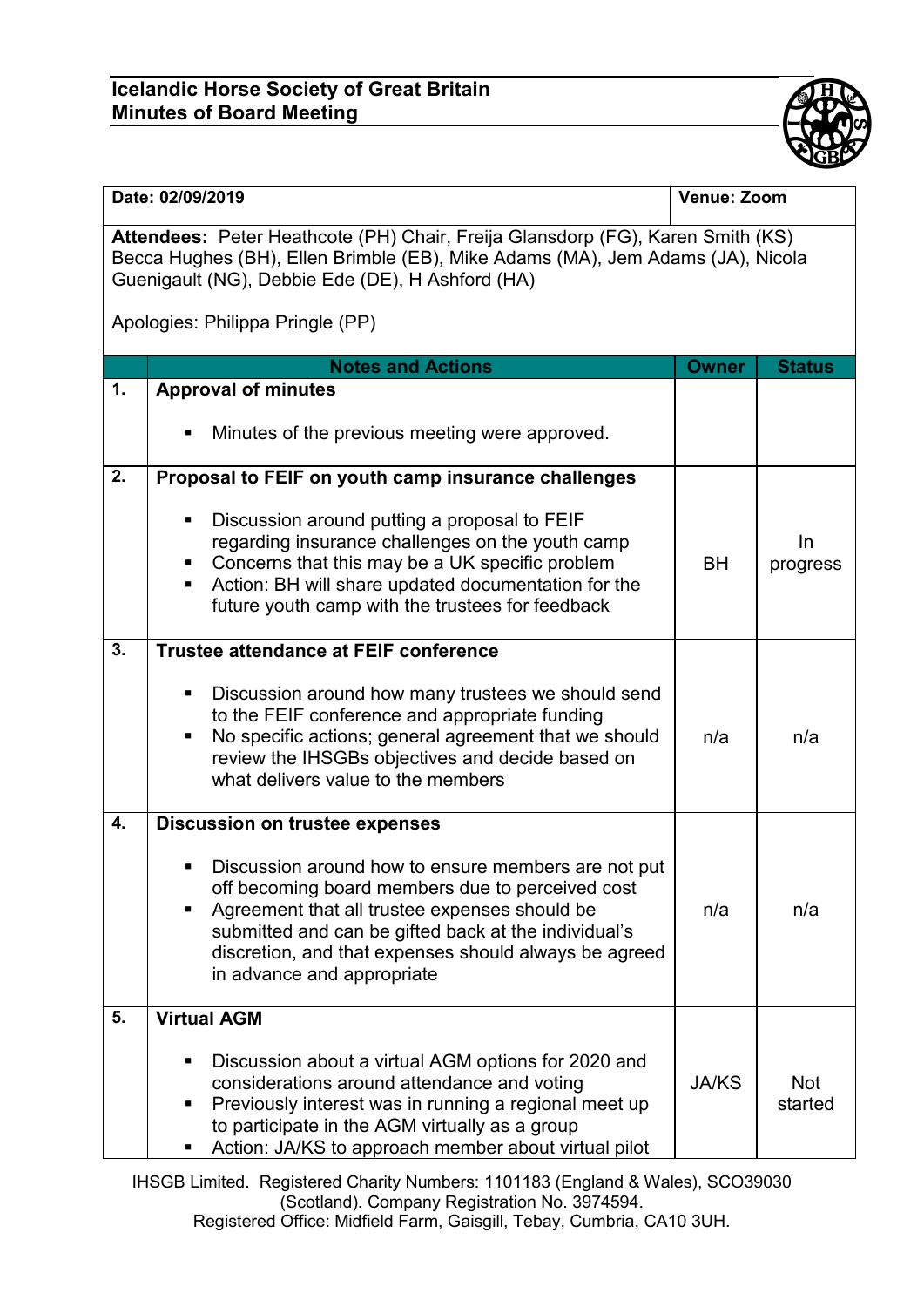## **Icelandic Horse Society of Great Britain Minutes of Board Meeting**



| 6.               | Judge training phase 2                                                                                                                                                                                                                                                                                              |           |                       |
|------------------|---------------------------------------------------------------------------------------------------------------------------------------------------------------------------------------------------------------------------------------------------------------------------------------------------------------------|-----------|-----------------------|
|                  | Phase 2 will run 5 <sup>th</sup> February - 25 <sup>th</sup> March 2020<br>Numbers to be confirmed then costs will be discussed                                                                                                                                                                                     | <b>PH</b> | In.<br>progress       |
| $\overline{7}$ . | World Championship team sponsorship                                                                                                                                                                                                                                                                                 |           |                       |
|                  | Agreement from trustees to try and find corporate<br>sponsorship for the GB team in 2021 to try and reduce<br>the financial considerations on whether to represent<br>Action: trustees to pursue various leads<br>П                                                                                                 | <b>PH</b> | In<br>progress        |
| 8.               | eBulletin dates                                                                                                                                                                                                                                                                                                     |           |                       |
|                  | Discussion around whether we should agree specific<br>٠<br>dates to provide eBulletin content to comms<br>Comms advised that they're are sent out according to<br>٠<br>the FEIF calendar, roughly every 2-3 weeks<br>Agreement that trustees should email comms if they<br>Π<br>have content for the next eBulletin | n/a       | n/a                   |
| 9.               | <b>Sleipnir proof readers</b>                                                                                                                                                                                                                                                                                       |           |                       |
|                  | Discussion around volunteers to assist with proof<br>reading<br>Further discussion around using volunteer assistance<br>٠<br>to help with society PR and area rep co-ordination<br>Action: NG to create a rota for trustee and<br>٠<br>management team proofreading                                                 | <b>NG</b> | <b>Not</b><br>started |
| 10.              | <b>DBS checks</b>                                                                                                                                                                                                                                                                                                   |           |                       |
|                  | Action: all trustees to send DBS checks to BH<br>Post meeting query; will BH also co-ordinate future re-<br>п<br>checks, TBC                                                                                                                                                                                        | All       | <u>In</u><br>progress |
| 11.              | <b>Tolt Sense talk at AGM</b>                                                                                                                                                                                                                                                                                       |           |                       |
|                  | Agreement from all trustees that we should invite<br>Torben Rees should do a 30-minute talk on Tolt Sense<br>at the AGM<br>Action: PH to invite Torben                                                                                                                                                              | <b>PH</b> | <b>Not</b><br>started |
| 12.              | <b>Thanks</b>                                                                                                                                                                                                                                                                                                       |           |                       |

IHSGB Limited. Registered Charity Numbers: 1101183 (England & Wales), SCO39030 (Scotland). Company Registration No. 3974594.

Registered Office: Midfield Farm, Gaisgill, Tebay, Cumbria, CA10 3UH.